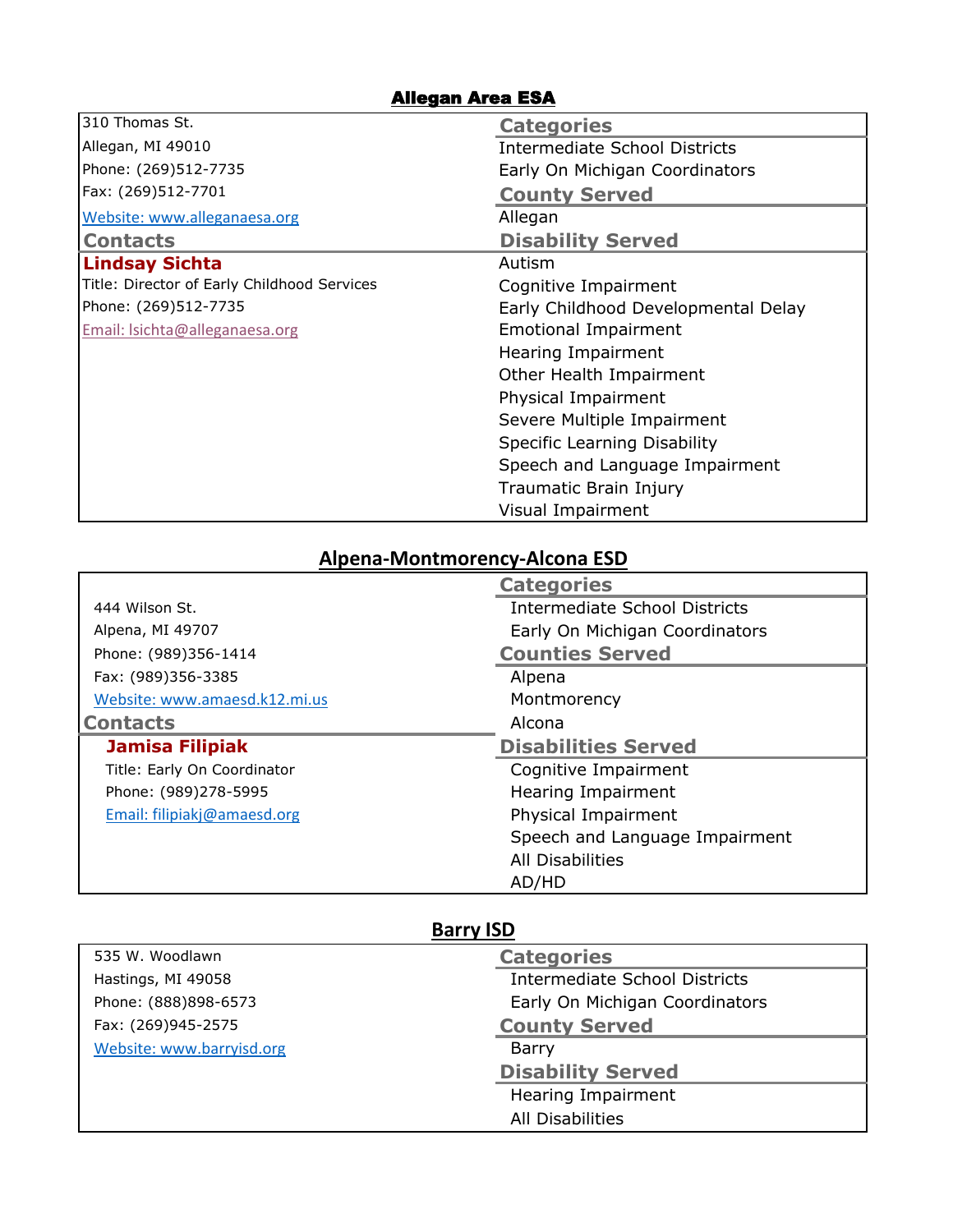|                                | <b>Bay-Arenac ISD</b>                |
|--------------------------------|--------------------------------------|
| 4228 Two Mile Road             | <b>Categories</b>                    |
| Bay City, MI 48706             | <b>Intermediate School Districts</b> |
| Phone: (989)686-4410           | Early On Michigan Coordinators       |
| Fax: (989)667-3286             | <b>Counties Served</b>               |
| Website: www.baisd.net         | Arenac                               |
|                                | Bay                                  |
|                                | <b>Disabilities Served</b>           |
|                                | <b>All Disabilities</b>              |
|                                | <b>Berrien RESA</b>                  |
| 711 St. Joseph Ave.            | <b>Categories</b>                    |
| Berrien Springs, MI 49103      | <b>Intermediate School Districts</b> |
| Phone: (269)471-7725           | Early On Michigan Coordinators       |
| Fax: (269)471-2941             | <b>County Served</b>                 |
| Website: www.berrienresa.org   | <b>Berrien</b>                       |
|                                | <b>Disability Served</b>             |
|                                | Visual Impairment                    |
|                                | <b>All Disabilities</b>              |
|                                | <b>Branch ISD</b>                    |
| 370 Morse St.                  | <b>Categories</b>                    |
| Coldwater, MI 49036            | <b>Intermediate School Districts</b> |
| Phone: (517)279-5730           | Early On Michigan Coordinators       |
| Fax: (517)279-5766             | <b>County Served</b>                 |
| Website: www.branch-isd.org    | <b>Branch</b>                        |
|                                | <b>Disability Served</b>             |
|                                | <b>All Disabilities</b>              |
|                                | <b>Calhoun ISD</b>                   |
| 17111 G Dr. N.                 | <b>Categories</b>                    |
| Marshall, MI 49068             | <b>Intermediate School Districts</b> |
| Phone: (269)781-5141           | Early On Michigan Coordinators       |
| Fax: (269)781-7071             | <b>County Served</b>                 |
| Website: www.calhounisd.org    | Calhoun                              |
| <b>Contacts</b>                | <b>Disability Served</b>             |
| <b>Jill Snyder</b>             | Autism                               |
| Title: Early On Coordinator    | Cognitive Impairment                 |
| Phone: (269)660-2732           | Early Childhood Developmental Delay  |
| Email: snyderj@calhounisd.org  | <b>Emotional Impairment</b>          |
| <b>Jessica Bengtsson</b>       | Hearing Impairment                   |
| Title: Early On Coordinator    | Other Health Impairment              |
| Phone: (269)441-2733           | Physical Impairment                  |
| Email: bengtssj@calhounisd.org | Severe Multiple Impairment           |
|                                | <b>Specific Learning Disability</b>  |
|                                | Speech and Language Impairment       |
|                                | Visual Impairment                    |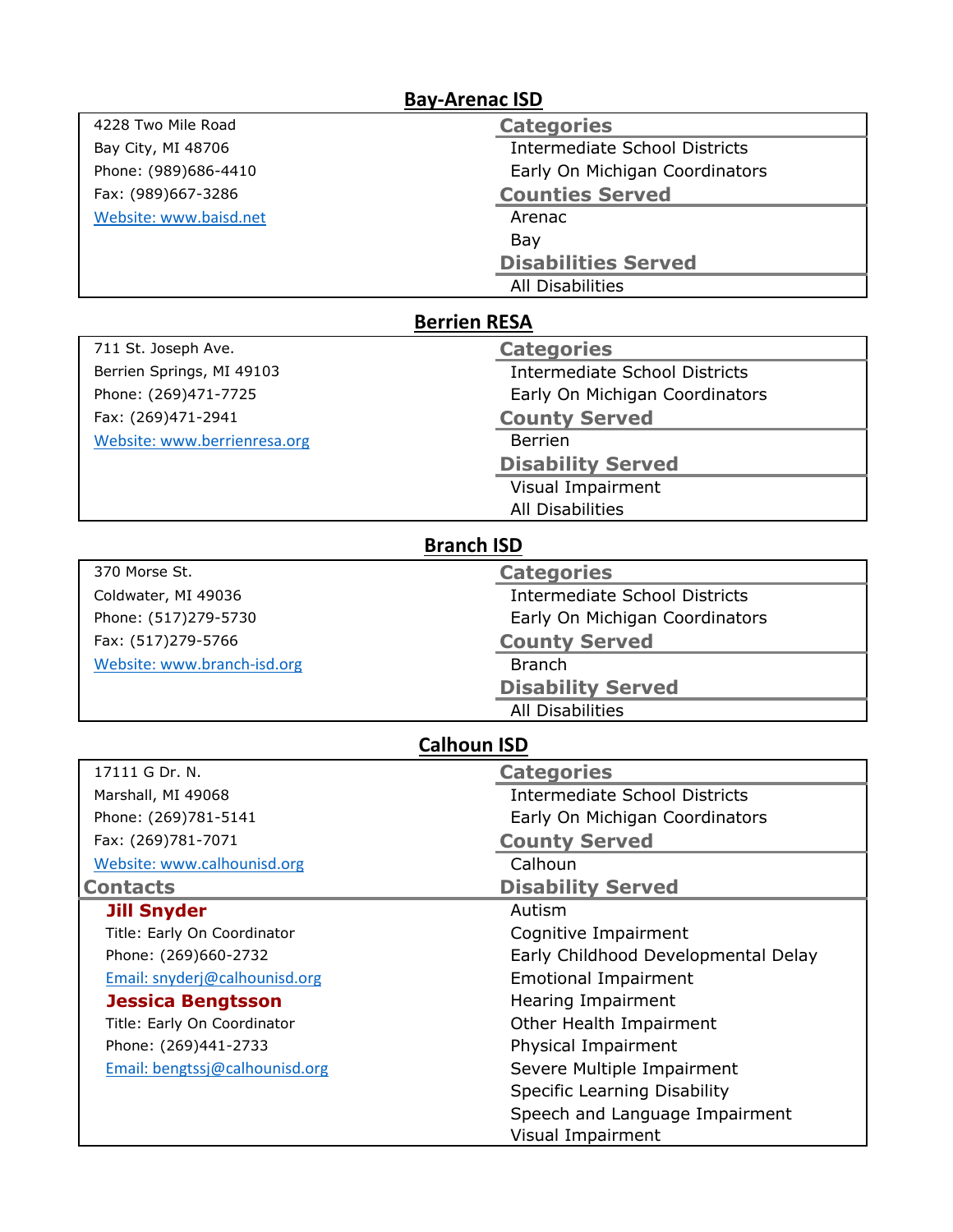# **Charlevoix-Emmet ISD**

| 08568 Mercer Blvd.         | <b>Categories</b>                    |
|----------------------------|--------------------------------------|
| Charlevoix, MI 49720       | <b>Intermediate School Districts</b> |
| Phone: (231)547-9947       | Early On Michigan Coordinators       |
| Fax: (231)547-5621         | <b>Counties Served</b>               |
| Website: www.charemisd.org | Charlevoix                           |
|                            | Emmet                                |
|                            | <b>Disabilities Served</b>           |
|                            | All Disabilities                     |

## **Cheboygan-Otsego-Presque Isle ESD**

| 6065 Learning Ln.                     | <b>Categories</b>                    |
|---------------------------------------|--------------------------------------|
| Indian River, MI 49749                | <b>Intermediate School Districts</b> |
| Phone: (231)238-9394                  | Early On Michigan Coordinators       |
| Fax: (231)238-8551                    | <b>Counties Served</b>               |
| Website: www.copesd.org               | Cheboygan                            |
| <b>Contacts</b>                       | Otsego                               |
| <b>Kymberly Narayana</b>              | Presque Isle                         |
| Title: Early Intervention Coordinator | <b>Disabilities Served</b>           |
| Phone: (231)238-9394 Ext. 216         | Autism                               |
| Email: narayanak@copesd.org           | Cognitive Impairment                 |
|                                       | Early Childhood Developmental Delay  |
|                                       | <b>Emotional Impairment</b>          |
|                                       | Hearing Impairment                   |
|                                       | Other Health Impairment              |
|                                       | Physical Impairment                  |
|                                       | Severe Multiple Impairment           |
|                                       | Specific Learning Disability         |
|                                       | Speech and Language Impairment       |
|                                       | Traumatic Brain Injury               |
|                                       | Visual Impairment                    |
|                                       | <b>Emotional Impairment Mild</b>     |
|                                       | Tourette Syndrome                    |

# **Clare-Gladwin RESD**

| 4041 E. Mannsiding Rd.      | <b>Categories</b>                    |
|-----------------------------|--------------------------------------|
| Clare, MI 48617             | <b>Intermediate School Districts</b> |
| Phone: (989)386-3851        | Early On Michigan Coordinators       |
| Fax: (989)386-3238          | <b>Counties Served</b>               |
| Website: www.cgresd.net     | Clare                                |
| <b>Contacts</b>             | Gladwin                              |
| <b>Brandi Warner</b>        | <b>Disabilities Served</b>           |
| Title: Early On Coordinator | Physical Impairment                  |
| Phone: (989)386-8612        | Visual Impairment                    |
| Email: bwarner@cgresd.net   | All Disabilities                     |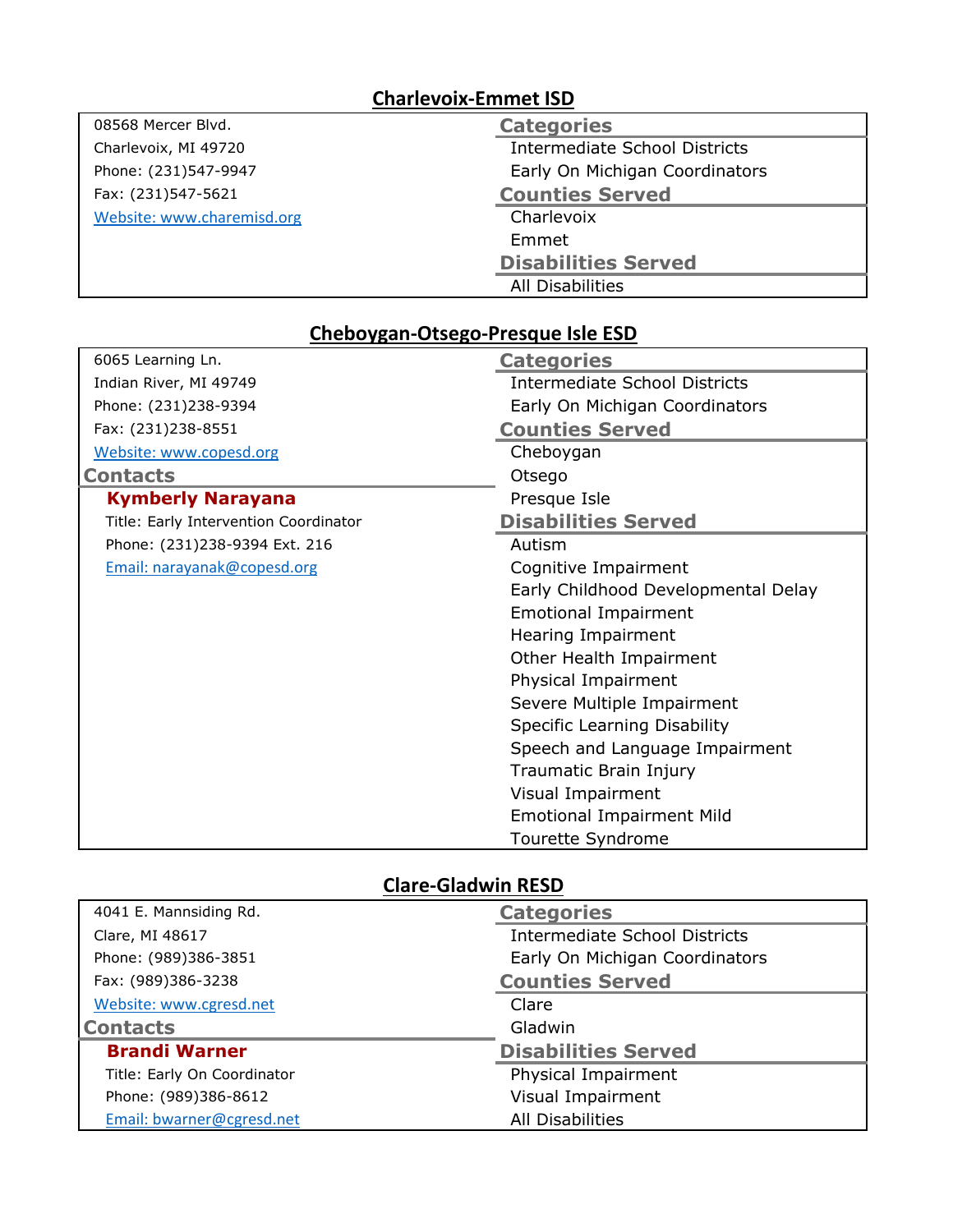# **Clinton County RESA (CCRESA)**

| 1013 S. US 27              | <b>Categories</b>                    |  |
|----------------------------|--------------------------------------|--|
| Ste. A                     | <b>Intermediate School Districts</b> |  |
| Saint Johns, MI 48879      | Early On Michigan Coordinators       |  |
| Phone: (989)224-6831       | <b>County Served</b>                 |  |
| Fax: (989)224-9574         | Clinton                              |  |
| Website: www.ccresa.org    | <b>Disability Served</b>             |  |
|                            | Hearing Impairment                   |  |
|                            | <b>Visual Impairment</b>             |  |
|                            | <b>All Disabilities</b>              |  |
| <b>COOR ISD</b>            |                                      |  |
| <b>Building Address:</b>   | <b>Categories</b>                    |  |
| 11051 N. Cut Rd.           | <b>Intermediate School Districts</b> |  |
| Roscommon, MI 48653        | Early On Michigan Coordinators       |  |
| <b>Mailing Address:</b>    | <b>Counties Served</b>               |  |
| PO Box 827                 | Crawford                             |  |
| Roscommon, MI 48653        | Ogemaw                               |  |
| Phone: (989)275-9555       | Oscoda                               |  |
| Fax: (989)275-5881         | Roscommon                            |  |
| Website: www.coorisd.net   | <b>Disabilities Served</b>           |  |
|                            | <b>All Disabilities</b>              |  |
| <b>Copper Country ISD</b>  |                                      |  |
| 809 Hecla St.              | <b>Categories</b>                    |  |
| Hancock, MI 49930          | <b>Intermediate School Districts</b> |  |
| Phone: (906)482-4250       | Early On Michigan Coordinators       |  |
| Fax: (906)482-1931         | <b>Counties Served</b>               |  |
| Website: www.copperisd.org | Baraga                               |  |
|                            | Houghton                             |  |
|                            | Keweenaw                             |  |
|                            | <b>Disabilities Served</b>           |  |
|                            | All Disabilities                     |  |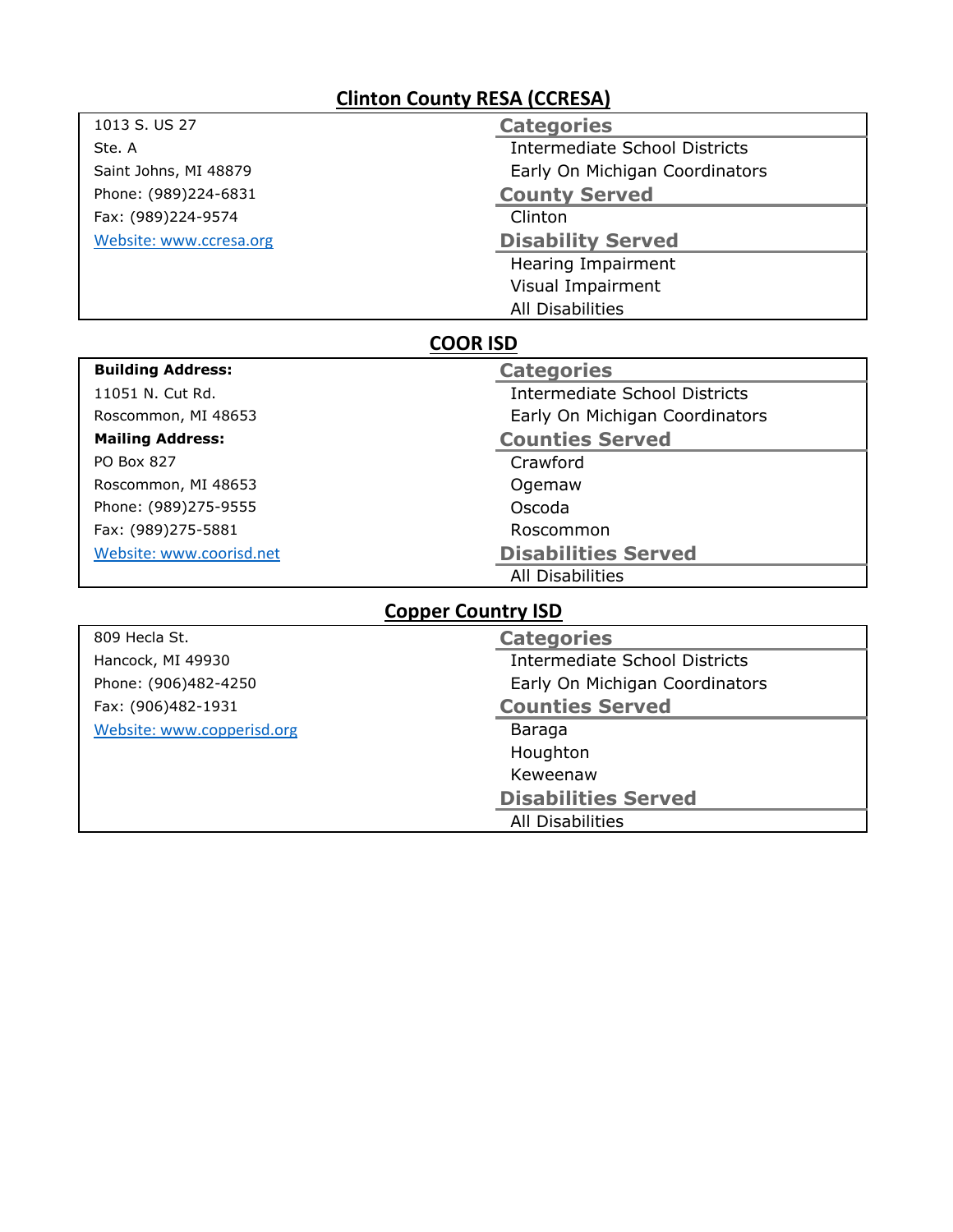#### **Delta-Schoolcraft ISD**

| 2525 Third Ave., S                       | <b>Categories</b>                    |  |
|------------------------------------------|--------------------------------------|--|
| Escanaba, MI 49829                       | Intermediate School Districts        |  |
| Phone: (906)786-9300                     | Early On Michigan Coordinators       |  |
| Fax: (906)786-9318                       | <b>Counties Served</b>               |  |
| Website: http://www.dsisd.net/           | Delta                                |  |
| <b>Contacts</b>                          | Schoolcraft                          |  |
| <b>Joan Ecclesine</b>                    | <b>Disabilities Served</b>           |  |
| Title: Early On Coordinator/Home Visitor | All Disabilities                     |  |
| Phone: (906)341-6423 Ext. 734            |                                      |  |
| Email: jtecclesine@mdscep.org            |                                      |  |
| <b>Julianne Freis</b>                    |                                      |  |
| Title: Early On Coordinator - Delta      |                                      |  |
| Phone: (906)786-9300                     |                                      |  |
| Email: jfreis@dsisd.net                  |                                      |  |
| <b>Dickinson-Iron ISD</b>                |                                      |  |
| 1074 Pyle Dr.                            | <b>Categories</b>                    |  |
| Kingsford, MI 49802                      | <b>Intermediate School Districts</b> |  |

Phone: (906)779-2692 **Early On Michigan Coordinators** Fax: (906)779-2669 **Counties Served** [Website: www.diisd.org](http://www.diisd.org/) Dickinson Iron **Disabilities Served** Hearing Impairment All Disabilities **Building Address: Categories** 315 Armory Pl. Intermediate School Districts Sault Sainte Marie, MI 49783 Early On Michigan Coordinators **Mailing Address: Counties Served** PO Box 883 Chippewa Sault Sainte Marie, MI 49783 Phone: (906)632-3373 Mackinac Fax: (906)632-1125 **Disabilities Served** [Website: www.eup.k12.mi.us](http://www.eup.k12.mi.us/) **Autism** Cognitive Impairment Early Childhood Developmental Delay Emotional Impairment Hearing Impairment Other Health Impairment Physical Impairment Severe Multiple Impairment Specific Learning Disability Speech and Language Impairment Traumatic Brain Injury Visual Impairment **Eastern Upper Peninsula ISD**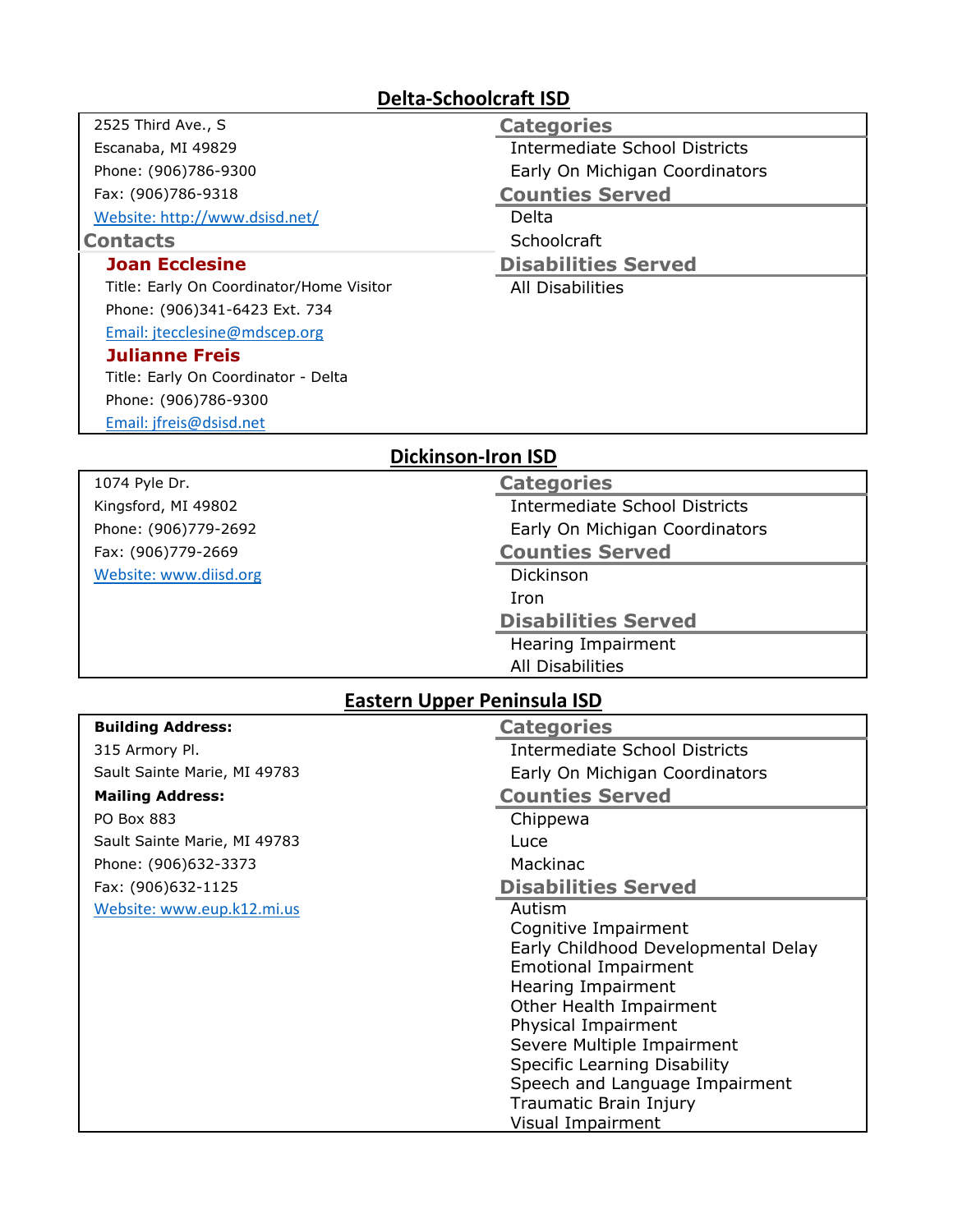## **Eaton ISD**

1790 E. Packard Hwy. Charlotte, MI 48813 Phone: (517)543-5500 Fax: (517)543-6633 [Website: www.eatonisd.org](http://www.eatonisd.org/)

| <b>Categories</b>                    |
|--------------------------------------|
| <b>Intermediate School Districts</b> |
| Early On Michigan Coordinators       |
| <b>County Served</b>                 |
| Eaton                                |
| <b>Disability Served</b>             |
| Visual Impairment                    |
| All Disabilities                     |

#### **Genesee ISD**

| 2413 W. Maple Ave.          | <b>Categories</b>                    |
|-----------------------------|--------------------------------------|
| Flint, MI 48507             | <b>Intermediate School Districts</b> |
| Phone: (810)591-4400        | Early On Michigan Coordinators       |
| Fax: (810)591-7570          | <b>County Served</b>                 |
| Website: www.geneseeisd.org | Genesee                              |
| <b>Contacts</b>             | <b>Disability Served</b>             |
| <b>Carly Rowles</b>         | Physical Impairment                  |
|                             |                                      |
| Title: Early On Coordinator | Visual Impairment                    |
| Phone: (810)591-6151        | <b>All Disabilities</b>              |

## **Gogebic-Ontonagon ISD**

| <b>Building Address:</b>      | <b>Categories</b>              |
|-------------------------------|--------------------------------|
| 202 Elm St.                   | Intermediate School Districts  |
| Bergland, MI 49910            | Early On Michigan Coordinators |
| <b>Mailing Address:</b>       | <b>Counties Served</b>         |
| <b>PO Box 218</b>             | Gogebic                        |
| Bergland, MI 49910            | Ontonagon                      |
| Phone: (906)575-3438          | <b>Disabilities Served</b>     |
| Fax: (906)575-3373            | All Disabilities               |
| Website: www.goisd.org        |                                |
| <b>Contacts</b>               |                                |
| <b>Matt Jacques</b>           |                                |
| Title: Early On Coordinator   |                                |
| Phone: (906)575-3373 Ext. 303 |                                |
| Email: mjacques@goisd.org     |                                |
| <b>Karen Kangas</b>           |                                |
| Title: Early On Support       |                                |
| Phone: (906)364-2654          |                                |
| Email: kakangas@goisd.org     |                                |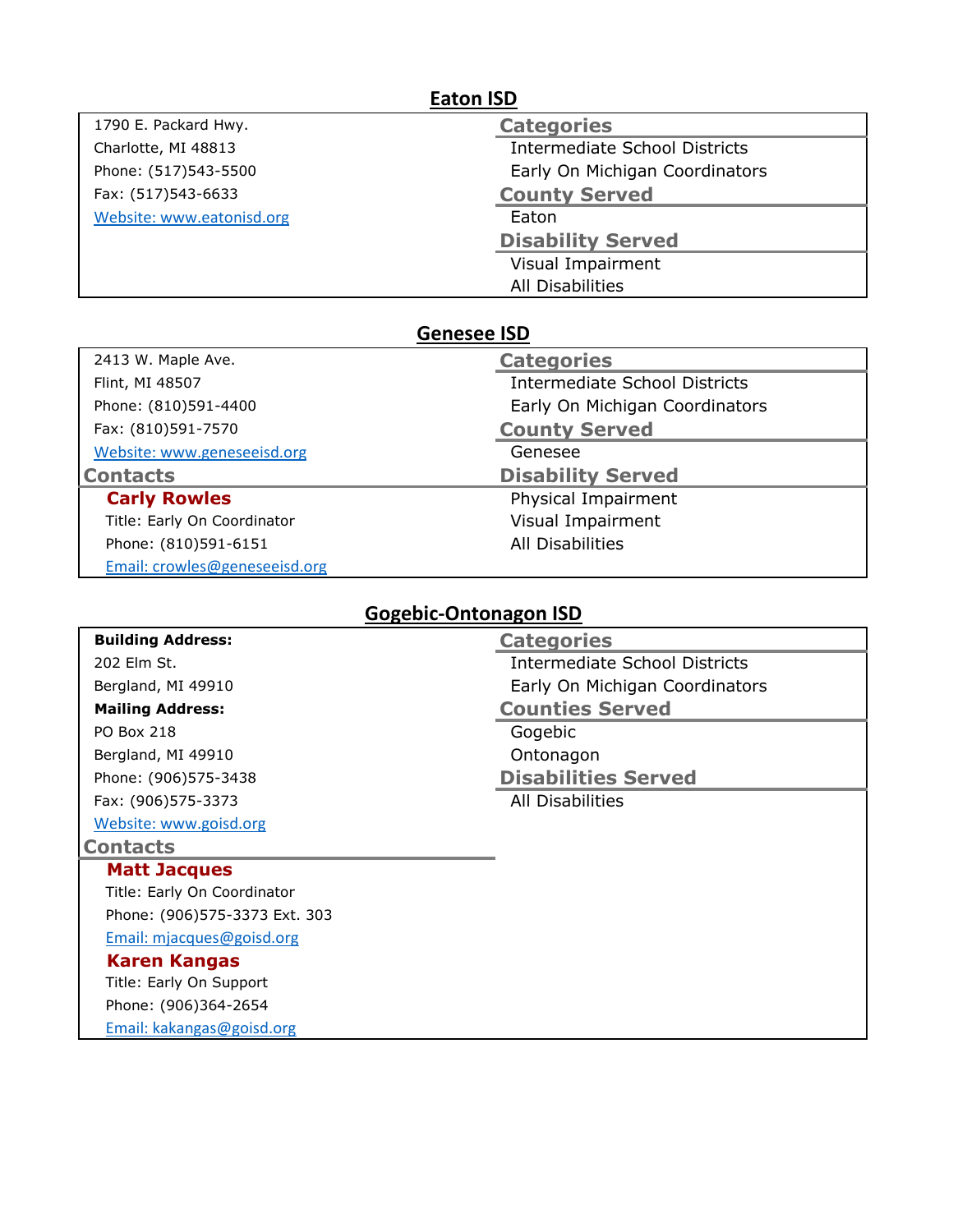| <b>Gratiot-Isabella RESD</b>    |                                |
|---------------------------------|--------------------------------|
| <b>Building Address:</b>        | <b>Categories</b>              |
| 1131 E. Center St.              | Intermediate School Districts  |
| Ithaca, MI 48847                | Early On Michigan Coordinators |
| <b>Mailing Address:</b>         | <b>Counties Served</b>         |
| PO Box 310                      | Gratiot                        |
| Ithaca, MI 48847                | Isabella                       |
| Phone: (989)875-5101            | <b>Disabilities Served</b>     |
| Fax: (989)875-2858              | Cognitive Impairment           |
| Website: www.giresd.net         | <b>Emotional Impairment</b>    |
| <b>Contacts</b>                 | Hearing Impairment             |
| <b>Leanne Barton</b>            | Physical Impairment            |
| Title: Early On Coordinator     | Specific Learning Disability   |
| Phone: (989)433-2962 Ext. 43113 | Speech and Language Impairment |
| Email: Ibarton@giresd.net       | Visual Impairment              |
|                                 | All Disabilities               |
|                                 | AD/HD                          |

# **Heritage Southwest Intermediate School District (formerly known as Lewis Cass ISD)**

| 61682 Dailey Rd.               | <b>Categories</b>              |
|--------------------------------|--------------------------------|
| Cassopolis, MI 49031           | Intermediate School Districts  |
| Phone: (269)445-6286           | Early On Michigan Coordinators |
| Fax: (269)445-2981             | <b>County Served</b>           |
| Website: www.lewiscassisd.org/ | Cass                           |
| <b>Contacts</b>                | <b>Disability Served</b>       |
| <b>Adriene Davis</b>           | All Disabilities               |
| Title: Early On Coordinator    |                                |
| Phone: (269)445-6260           |                                |
| Email: adriene.davis@hsisd.org |                                |

## **Hillsdale County ISD**

| 310 W. Bacon St.               | <b>Categories</b>                    |
|--------------------------------|--------------------------------------|
| Hillsdale, MI 49242            | <b>Intermediate School Districts</b> |
| Phone: (517)437-990            | Early On Michigan Coordinators       |
| Fax: (517)439-4388             | <b>County Served</b>                 |
| Website: www.hillsdale-isd.org | <b>Hillsdale</b>                     |
|                                |                                      |
| <b>Contacts</b>                | <b>Disability Served</b>             |
| <b>Mindy Wilson</b>            | All Disabilities                     |
| Title: Early On Coordinator    |                                      |
| Phone: (517)437-990 Ext. 167   |                                      |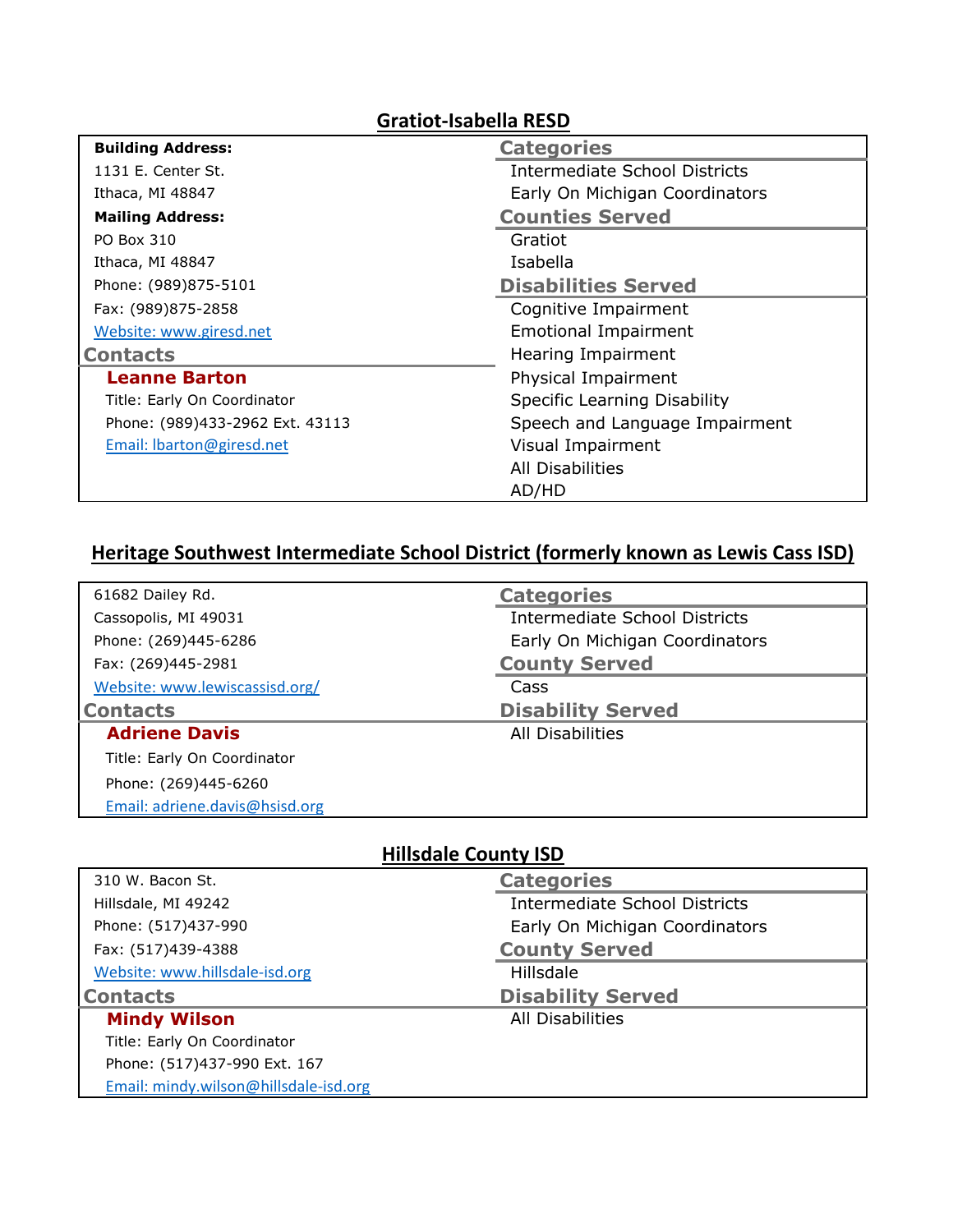| 1299 S. Thomas Rd.                 | <b>Categories</b>              |
|------------------------------------|--------------------------------|
| Ste. 1                             | Intermediate School Districts  |
| Bad Axe, MI 48413                  | Early On Michigan Coordinators |
| Phone: (989)269-6406               | <b>County Served</b>           |
| Fax: (989)269-9218                 | Huron                          |
| Website: https://www.huronisd.org/ | <b>Disability Served</b>       |
|                                    | All Disabilities               |

## **Ingham ISD**

| 2630 W. Howell Rd.                             | <b>Category</b>                |
|------------------------------------------------|--------------------------------|
| Mason, MI 48854                                | Early On Michigan Coordinators |
| Phone: (517)676-1051                           | <b>County Served</b>           |
| Fax: (517)244-9510                             | Ingham                         |
| Website: www.inghamisd.org                     | <b>Disability Served</b>       |
| <b>Contacts</b>                                | Hearing Impairment             |
| <b>Emily Brewer</b>                            | Visual Impairment              |
| Title: Early On Supervisor                     | All Disabilities               |
| Phone: (517)258-2227                           | AD/HD                          |
| Email: ebrewer@inghamisd.org                   |                                |
| <b>Michelle Nicholson</b>                      |                                |
| Title: Supervisor of Early Childhood Education |                                |
| Phone: (517)244-1384                           |                                |
| Email: michols@inghamisd.org                   |                                |

## **Ionia County ISD**

| 2191 Harwood Rd.            | <b>Categories</b>                         |
|-----------------------------|-------------------------------------------|
| Ionia, MI 48846             | Intermediate School Districts             |
| Phone: (616)527-4900        | Early On Michigan Coordinators            |
| Fax: (616)527-4731          | <b>County Served</b>                      |
| Website: www.ioniaisd.org   | Ionia                                     |
| <b>Contacts</b>             | <b>Disability Served</b>                  |
| <b>Cheryl Granzo</b>        | Autism                                    |
| Title: Early On Coordinator | Cognitive Impairment                      |
| Phone: (616)527-4900        | Early Childhood Developmental Delay       |
| Email: cgranzo@ioniaisd.org | <b>Emotional Impairment</b>               |
|                             | Hearing Impairment<br>Physical Impairment |
|                             | Severe Multiple Impairment                |
|                             | Specific Learning Disability              |
|                             | Speech and Language Impairment            |
|                             |                                           |
|                             | Traumatic Brain Injury                    |
|                             | Visual Impairment                         |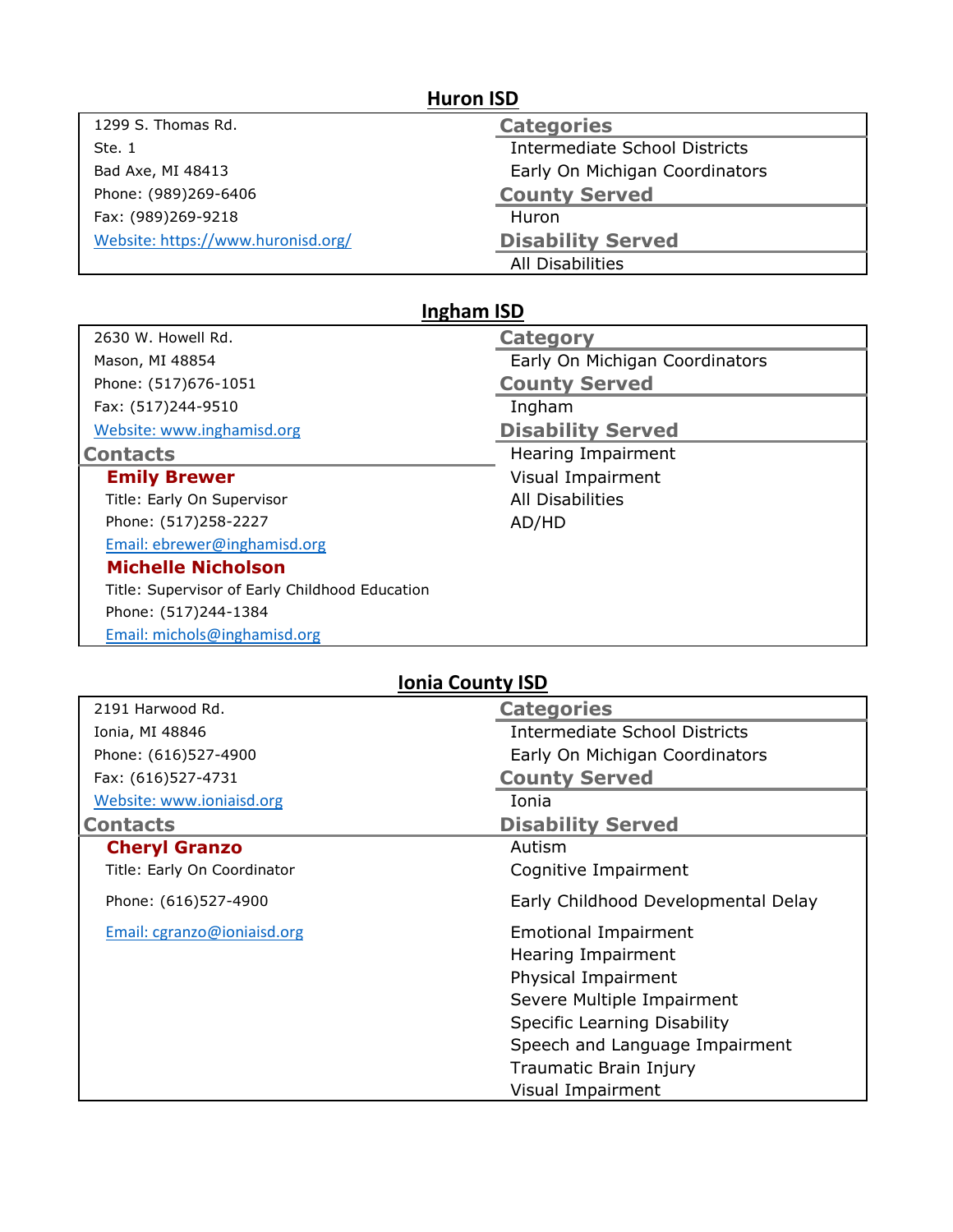| <b>Iosco RESA</b>              |                                |  |
|--------------------------------|--------------------------------|--|
| 27 N. Rempert Rd.              | <b>Categories</b>              |  |
| Tawas City, MI 48763           | Intermediate School Districts  |  |
| Phone: (989)362-3006           | Early On Michigan Coordinators |  |
| Fax: (989)362-9076             | <b>County Served</b>           |  |
| Website: www.ioscoresa.net     | Iosco                          |  |
| <b>Contacts</b>                | <b>Disability Served</b>       |  |
| <b>Amie McCann</b>             | All Disabilities               |  |
| Title: Early On Coordinator    |                                |  |
| Phone: (989)362-3006 Ext. 1131 |                                |  |
| Email: amccann@ioscoresa.net   |                                |  |

| <b>Jackson County ISD</b> |  |
|---------------------------|--|
|                           |  |

| 6700 Browns Lake Rd.                                                              | <b>Categories</b>                    |
|-----------------------------------------------------------------------------------|--------------------------------------|
| Jackson, MI 49201                                                                 | <b>Intermediate School Districts</b> |
| Phone: (517)768-5200                                                              | Early On Michigan Coordinators       |
| Fax: (517)787-2026                                                                | <b>County Served</b>                 |
| Website: www.jcisd.org                                                            | <b>Jackson</b>                       |
| <b>Contacts</b>                                                                   | <b>Disability Served</b>             |
| <b>Ann Sloan</b><br>TITIE: Community Health Coordinator Jackson Health<br>$D$ ont | All Disabilities                     |
| Phone: (517)768-2114                                                              |                                      |
| Email: asloan@mijackson.org                                                       |                                      |

## **Kalamazoo RESA**

| 1819 E. Milham Ave.         | <b>Categories</b>                    |
|-----------------------------|--------------------------------------|
| Portage, MI 49002           | <b>Intermediate School Districts</b> |
| Phone: (269)385-1500        | Early On Michigan Coordinators       |
| Fax: (269)381-9423          | <b>County Served</b>                 |
| Website: www.kresa.org      | Kalamazoo                            |
| <b>Contacts</b>             | <b>Disability Served</b>             |
|                             |                                      |
| <b>Jen Sova</b>             | Physical Impairment                  |
| Title: Early On Coordinator | Visual Impairment                    |
| Phone: (269)250-9678        | All Disabilities                     |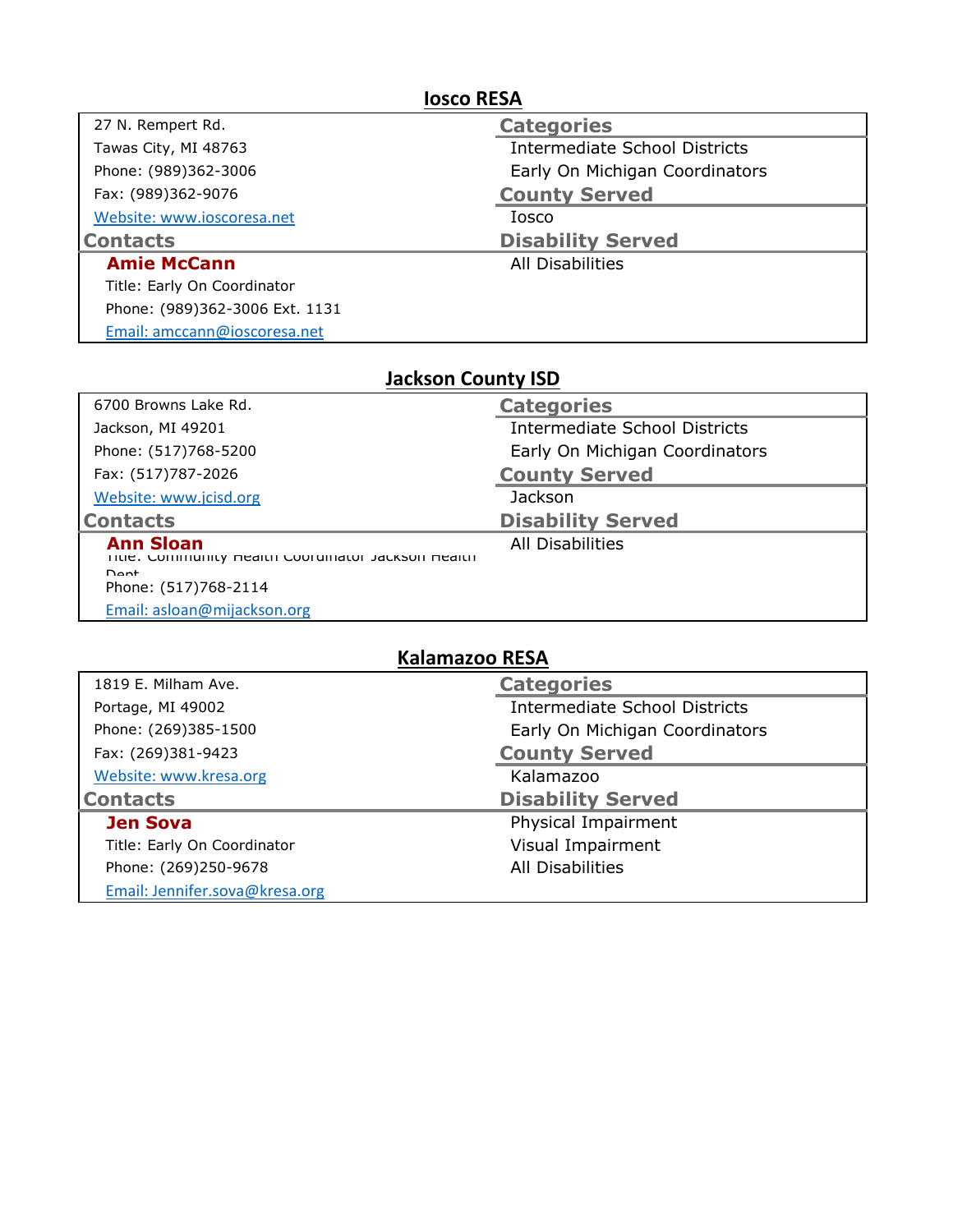| <b>Kent ISD</b>                                                                                                                     |                                |  |
|-------------------------------------------------------------------------------------------------------------------------------------|--------------------------------|--|
| 2930 Knapp, NE                                                                                                                      | <b>Categories</b>              |  |
| Grand Rapids, MI 49525                                                                                                              | Intermediate School Districts  |  |
| Phone: (616)364-1333                                                                                                                | Early On Michigan Coordinators |  |
| Fax: (616)447-2440                                                                                                                  | <b>County Served</b>           |  |
| Website: www.kentisd.org                                                                                                            | Kent                           |  |
| <b>Contacts</b>                                                                                                                     | <b>Disability Served</b>       |  |
| <b>Alissa Hofstee</b><br>Title: Supervisor of Special Education, Early Childhood<br>and integrated Supports<br>Phone: (616)365-2322 | All Disabilities               |  |
| Email: alissahofstee@kentisd.org                                                                                                    |                                |  |
| <b>Lindsey VanDyke</b>                                                                                                              |                                |  |
| Title: Early On Coordinator                                                                                                         |                                |  |
| Phone: (616)301-1654                                                                                                                |                                |  |
| Email: lindseyvandyke@kentisd.org                                                                                                   |                                |  |

## **Lapeer ISD**

| 1996 W. Oregon St.                             | <b>Categories</b>                    |
|------------------------------------------------|--------------------------------------|
| Lapeer, MI 48446                               | <b>Intermediate School Districts</b> |
| Phone: (810)664-5917                           | Early On Michigan Coordinators       |
| Fax: (810)664-1011                             | <b>County Served</b>                 |
| Website: www.lcisd.k12.mi.us                   | Lapeer                               |
| <b>Contacts</b>                                | <b>Disability Served</b>             |
| <b>Linda DeTavernier</b>                       | All Disabilities                     |
| Title: Coordinator, Great Start Collaborataive |                                      |
| Phone: (810)245-3990                           |                                      |
| Email: Idetavernier@lapeerisd.org              |                                      |

| <b>Lenawee ISD</b>                         |                                      |  |
|--------------------------------------------|--------------------------------------|--|
| 4107 N. Adrian Hwy.                        | <b>Categories</b>                    |  |
| Adrian, MI 49221                           | <b>Intermediate School Districts</b> |  |
| Phone: (517)265-2119                       | Early On Michigan Coordinators       |  |
| Fax: (517)265-7405                         | <b>County Served</b>                 |  |
| Website: http://lisd.us                    | Lenawee                              |  |
| <b>Contacts</b>                            | <b>Disability Served</b>             |  |
| <b>Megan Karpinski</b>                     | <b>All Disabilities</b>              |  |
| Title: Supervisor, Young Children Services |                                      |  |
| Phone: (517)263-8931                       |                                      |  |
| Email: megan.karpinski@lisd.us             |                                      |  |
| <b>Cindy White</b>                         |                                      |  |
| Title: Early On Coordinator                |                                      |  |
| Phone: (517)263-8931                       |                                      |  |
| Email: cindy.white@lisd.us                 |                                      |  |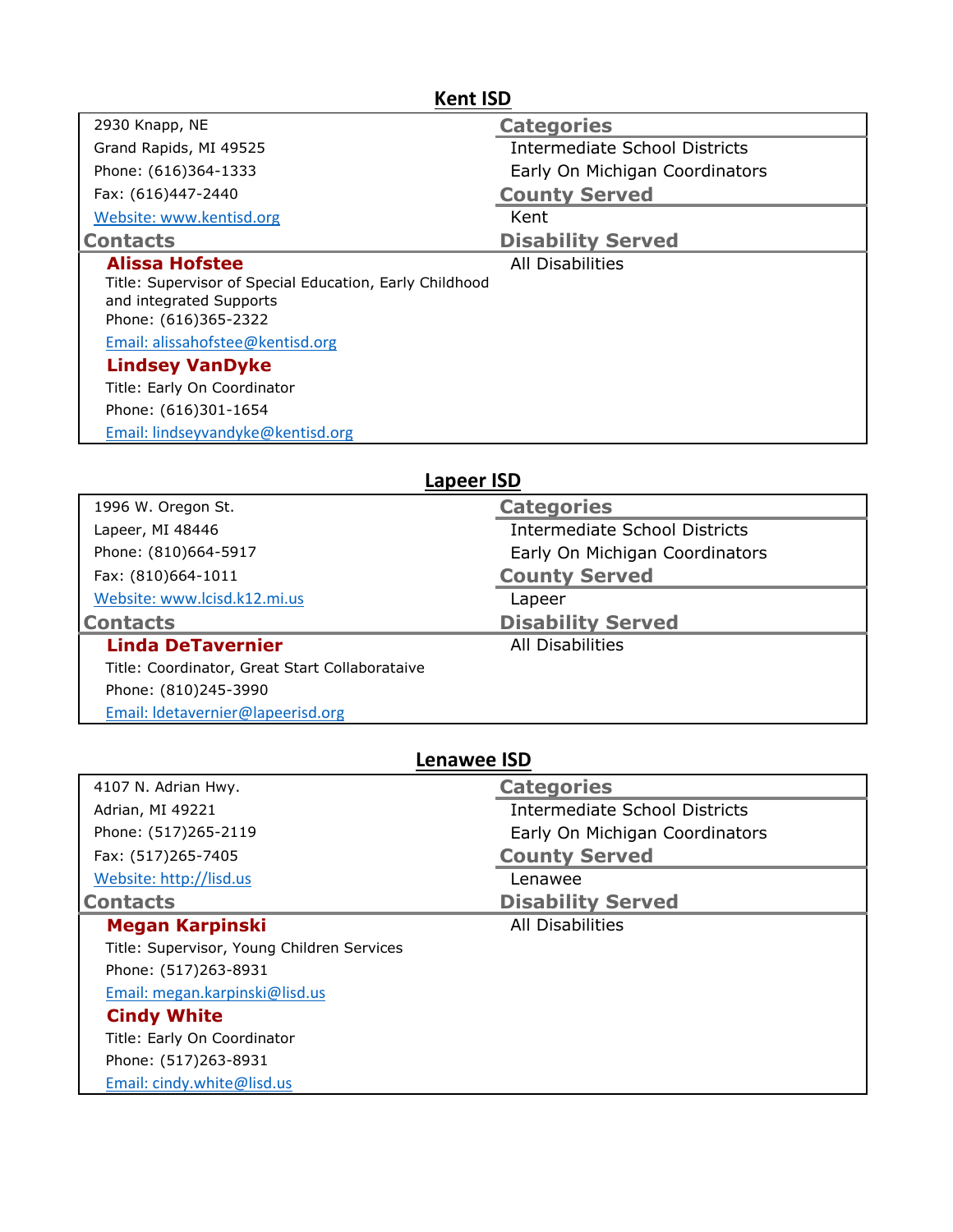| <b>Livingston ESA</b>                |                                      |  |
|--------------------------------------|--------------------------------------|--|
| 1425 W. Grand River Ave.             | <b>Categories</b>                    |  |
| Howell, MI 48843                     | <b>Intermediate School Districts</b> |  |
| Phone: (517)546-5550                 | Early On Michigan Coordinators       |  |
| Fax: (517)546-7047                   | <b>County Served</b>                 |  |
| Website: www.livingstonesa.org       | Livingston                           |  |
| <b>Contacts</b>                      | <b>Disability Served</b>             |  |
| <b>Sara Leggett</b>                  | All Disabilities                     |  |
| Title: Early On Coordinator          |                                      |  |
| Phone: (517)540-6846                 |                                      |  |
| Email: saraleggett@livingstonesa.org |                                      |  |

## **Macomb ISD**

| 44001 Garfield Rd.                                   | <b>Categories</b>                    |
|------------------------------------------------------|--------------------------------------|
| Clinton Township, MI 48036                           | <b>Intermediate School Districts</b> |
| Phone: (586)228-3300                                 | Early On Michigan Coordinators       |
| Fax: (586)263-6240                                   | <b>County Served</b>                 |
| Website: www.misd.net                                | Macomb                               |
| <b>Contacts</b>                                      | <b>Disability Served</b>             |
| <b>Rebecca Naert</b>                                 | Autism                               |
| Title: Early On Coordinator                          | Cognitive Impairment                 |
| Phone: (586)228-3463                                 | Early Childhood Developmental Delay  |
| Email: rnaert@misd.net                               | <b>Emotional Impairment</b>          |
| <b>Lisa Collins</b>                                  | Hearing Impairment                   |
| Title: Supervisor of Preschool and Assessment Center | Physical Impairment                  |
| Phone: (586)228-3321                                 | Severe Multiple Impairment           |
| Email: Icollins@misd.net                             | Speech and Language Impairment       |
|                                                      | Traumatic Brain Injury               |
|                                                      | Visual Impairment                    |

## **Manistee ISD**

| 772 E. Parkdale Ave.                | <b>Categories</b>                    |
|-------------------------------------|--------------------------------------|
| Manistee, MI 49660                  | <b>Intermediate School Districts</b> |
| Phone: (231)723-6205                | Early On Michigan Coordinators       |
| Fax: (231)723-1520                  | <b>County Served</b>                 |
| Website: www.manistee-isd.k12.mi.us | Manistee                             |
| <b>Contacts</b>                     | <b>Disability Served</b>             |
| <b>Patti Borucki</b>                | All Disabilities                     |
| Title: Early On Coordinator         | AD/HD                                |
| Phone: (231)723-1560 Ext. 2585      |                                      |
| Email: pborucki@manistee.org        |                                      |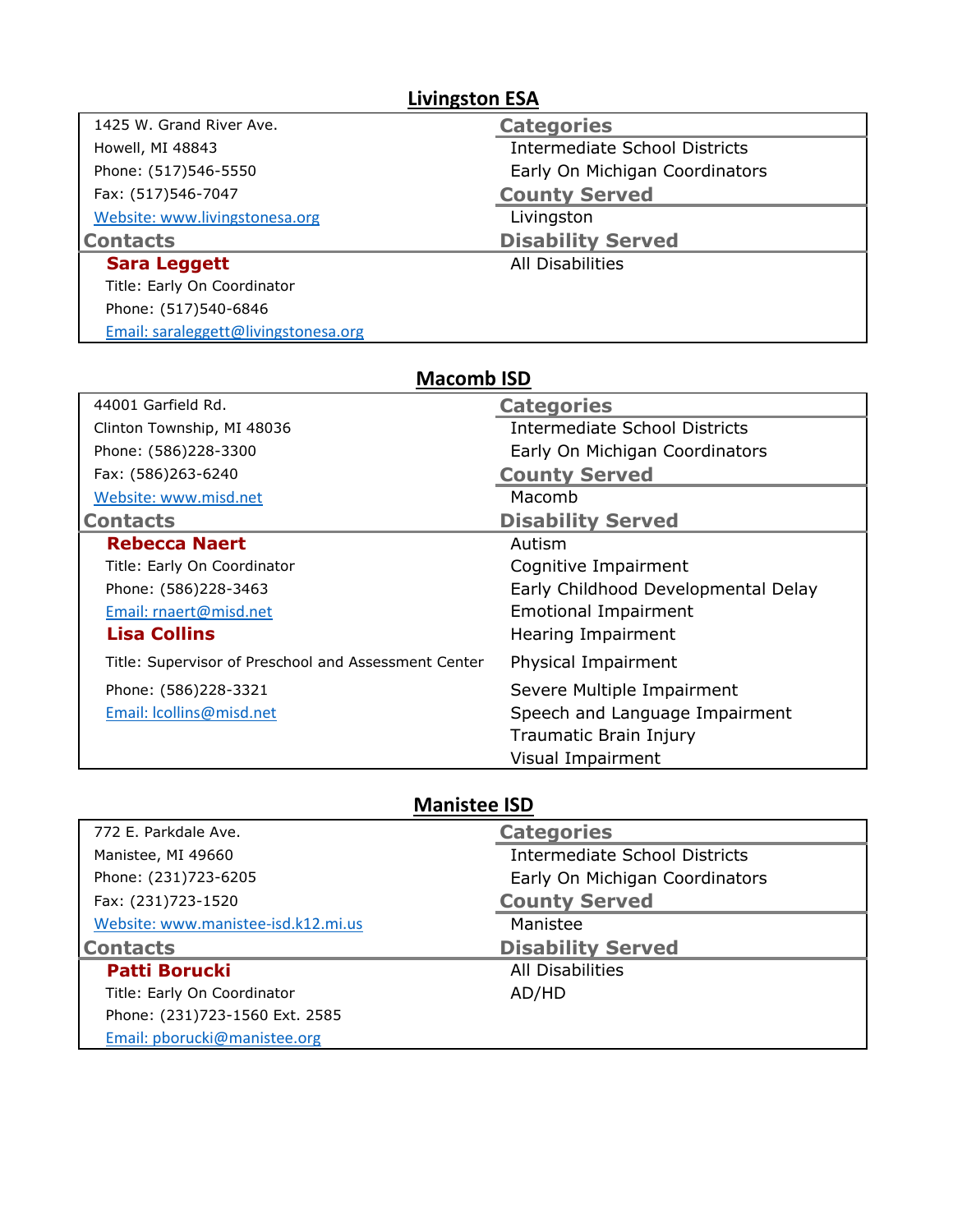## **Marquette-Alger RESA**

| 321 E. Ohio St.             | <b>Categories</b>                    |
|-----------------------------|--------------------------------------|
| Marquette, MI 49855         | <b>Intermediate School Districts</b> |
| Phone: (906)226-5100        | Early On Michigan Coordinators       |
| Fax: (906)226-5134          | <b>Counties Served</b>               |
| Website: www.maresa.org     | Alger                                |
| <b>Contacts</b>             | Marquette                            |
| <b>Lyndsay Carey</b>        | <b>Disabilities Served</b>           |
| Title: Early On Coordinator | All Disabilities                     |
| Phone: (906)226-5100        |                                      |
| Email: Icarey@maresa.org    |                                      |
| <b>Ann Gendron</b>          |                                      |
| Title: Early On Coordinator |                                      |
| Phone: (906)226-5166        |                                      |
| Email: agendron@maresa.org  |                                      |

## **Mecosta-Osceola ISD**

| 15760 190th Ave.            | <b>Categories</b>              |
|-----------------------------|--------------------------------|
| Big Rapids, MI 49307        | Intermediate School Districts  |
| Phone: (231)796-3543        | Early On Michigan Coordinators |
| Fax: (231)796-3300          | <b>Counties Served</b>         |
| Website: www.moisd.org      | Mecosta                        |
| <b>Contacts</b>             | Osceola                        |
| <b>Andrea Strickler</b>     | <b>Disabilities Served</b>     |
| Title: Early On Coordinator | All Disabilities               |
| Phone: (231)592-9605        |                                |
| Email: astrickler@moisd.org |                                |

# **Menominee County ISD**

| 1201 41st Ave.                       | <b>Categories</b>                    |
|--------------------------------------|--------------------------------------|
| Menominee, MI 49858                  | <b>Intermediate School Districts</b> |
| Phone: (906)863-5665                 | Early On Michigan Coordinators       |
| Fax: (906)863-7776                   | <b>County Served</b>                 |
| Website: www.mc-isd.org              | Menominee                            |
| <b>Contacts</b>                      | <b>Disability Served</b>             |
| <b>Rebecca Marciniak</b>             | All Disabilities                     |
| Title: Special Education Coordinator |                                      |
| Phone: (906)863-5665 Ext. 1029       |                                      |
| Email: bmarciniak@mc-isd.org         |                                      |
| <b>Mary Stein</b>                    |                                      |
| Title: Special Education Director    |                                      |
| Phone: (906)863-5665 Ext. 1012       |                                      |
| Email: mstein@mc-isd.org             |                                      |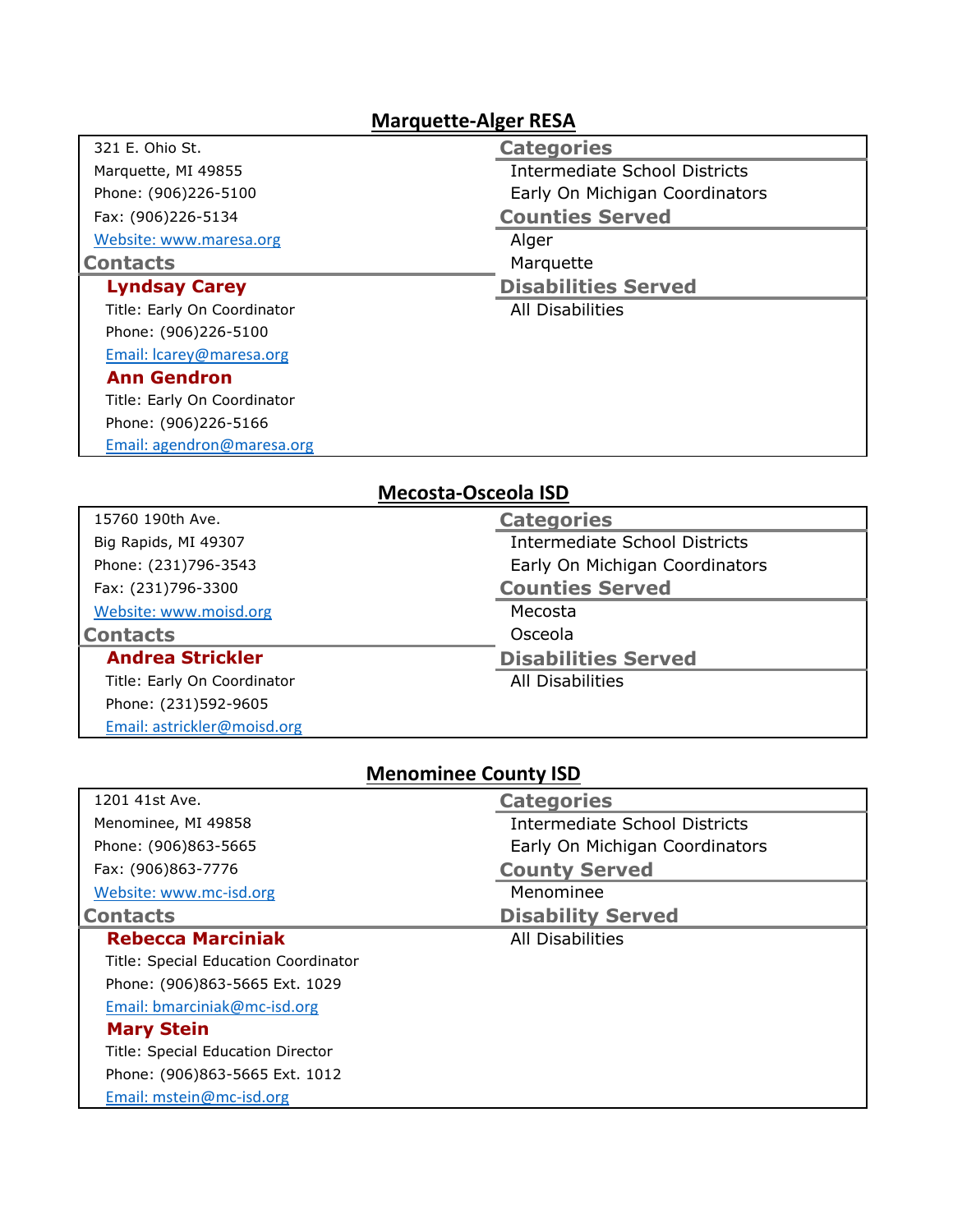## **Midland County ESA**

| 3917 Jefferson Ave.                  | <b>Categories</b>                    |
|--------------------------------------|--------------------------------------|
|                                      |                                      |
| Midland, MI 48640                    | <b>Intermediate School Districts</b> |
| Phone: (989)631-5890                 | Early On Michigan Coordinators       |
|                                      | Michigan and National Agencies by    |
| Fax: (989)631-4361                   | Service(s) Provided                  |
| Website: https://www.midlandesa.org/ | <b>County Served</b>                 |
| <b>Contacts</b>                      | Midland                              |
| <b>Laurie Owen</b>                   | <b>Disability Served</b>             |
| Title: Early On Coordinator          | Autism                               |
| Phone: (989)492-7700 Ext. 1127       | Cognitive Impairment                 |
| Email: lowen@midlandessa.org         | Early Childhood Developmental Delay  |
|                                      | <b>Emotional Impairment</b>          |
|                                      | Hearing Impairment                   |
|                                      | Physical Impairment                  |
|                                      | Severe Multiple Impairment           |
|                                      | Specific Learning Disability         |
|                                      | Speech and Language Impairment       |
|                                      | Traumatic Brain Injury               |
|                                      | Visual Impairment                    |

## **Monroe County ISD**

| 1101 S. Raisinville Rd.              | <b>Categories</b>                    |
|--------------------------------------|--------------------------------------|
| Monroe, MI 48161                     | <b>Intermediate School Districts</b> |
| Phone: (734)242-5799                 | Early On Michigan Coordinators       |
| Fax: (734)242-5807                   | <b>County Served</b>                 |
| Website: www.misd.k12.mi.us          | Monroe                               |
| <b>Contacts</b>                      | <b>Disability Served</b>             |
| <b>Kathryn Bourbina</b>              | Cognitive Impairment                 |
| Title: Early On Coordinator          | <b>Emotional Impairment</b>          |
| Phone: (734)242-5799 Ext. 1600       | Hearing Impairment                   |
| Email: Kathryn.bourbina@monroeisd.us | Physical Impairment                  |
|                                      | Specific Learning Disability         |
|                                      | Speech and Language Impairment       |
|                                      | Visual Impairment                    |
|                                      | All Disabilities                     |
|                                      | AD/HD                                |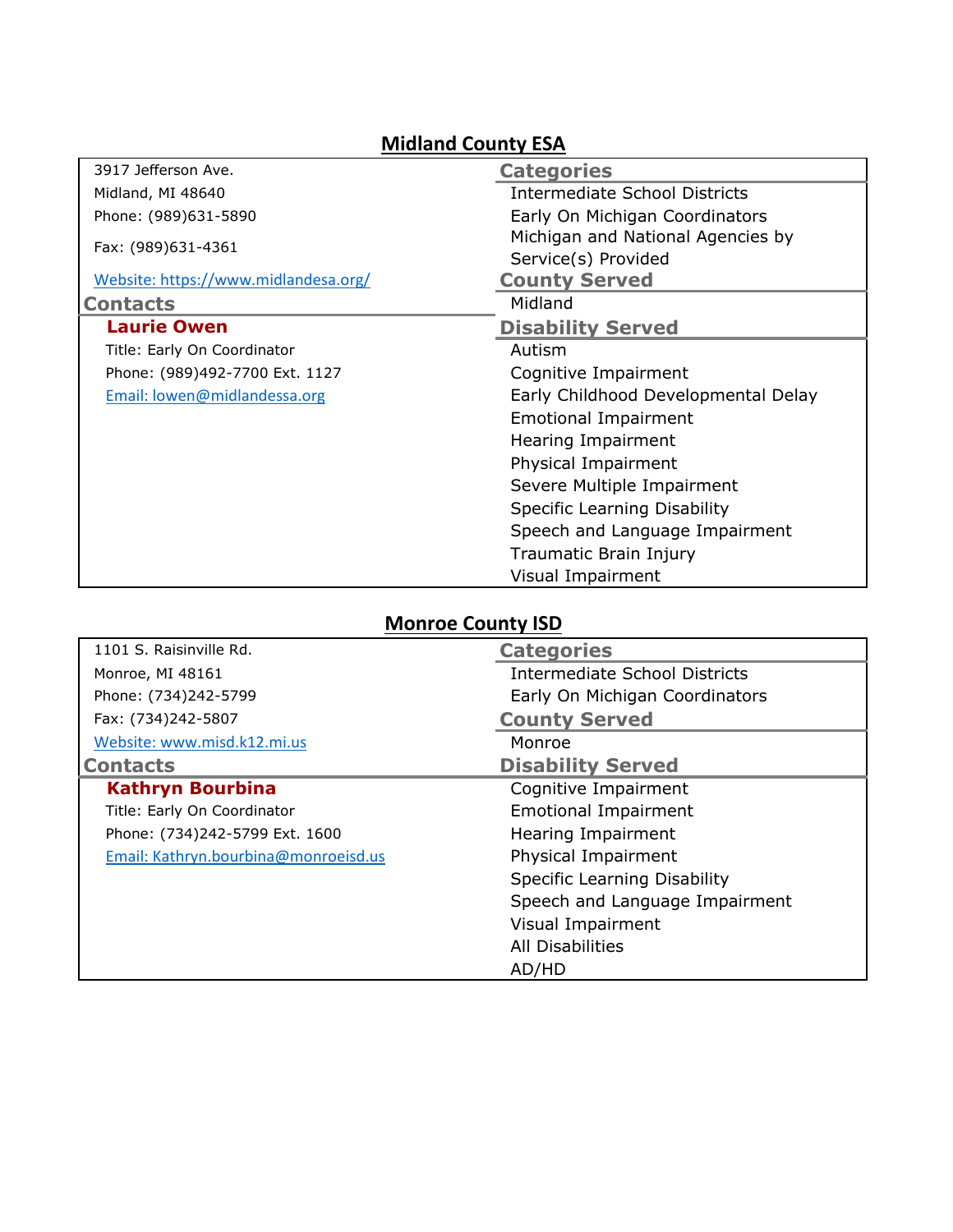#### **Montcalm Area ISD**

| <b>Building Address:</b>               | <b>Categories</b>                    |
|----------------------------------------|--------------------------------------|
| 621 New St.                            | <b>Intermediate School Districts</b> |
| Stanton, MI 48888                      | Early On Michigan Coordinators       |
| <b>Mailing Address:</b>                | <b>County Served</b>                 |
| PO Box 367                             | Montcalm                             |
| Stanton, MI 48888                      | <b>Disability Served</b>             |
| Phone: (616)225-4706                   | Speech and Language Impairment       |
| Fax: (616)225-4707                     | <b>All Disabilities</b>              |
| Website: www.maisd.com                 | AD/HD                                |
| <b>Contacts</b>                        |                                      |
| <b>Cindy DeYoung</b>                   |                                      |
| Title: Supervisor of Special Education |                                      |
| Phone: (616)225-4715                   |                                      |
| Email: cdeyoung@maisd.com              |                                      |

## **Muskegon Area ISD**

| 630 Harvey St.               | <b>Categories</b>                    |
|------------------------------|--------------------------------------|
| Muskegon, MI 49442           | <b>Intermediate School Districts</b> |
| Phone: (231)777-2637         | Early On Michigan Coordinators       |
| Fax: (231)773-1028           | <b>County Served</b>                 |
| Website: www.muskegonisd.org | Muskegon                             |
| <b>Contacts</b>              | <b>Disability Served</b>             |
| <b>Michelle Webb</b>         | Autism                               |
| Title: Early On Supervisor   | Cognitive Impairment                 |
| Phone: (231)767-7254         | Severe Multiple Impairment           |
| Email: mwebb@muskegonisd.org |                                      |

#### **Newaygo County RESA**

| 4747 W. 48th St.        | <b>Categories</b>                    |
|-------------------------|--------------------------------------|
| Fremont, MI 49412       | <b>Intermediate School Districts</b> |
| Phone: (231)924-381     | Early On Michigan Coordinators       |
| Fax: (231)924-8817      | <b>County Served</b>                 |
| Website: www.ncresa.org | Newaygo                              |
|                         | <b>Disability Served</b>             |
|                         | Visual Impairment                    |
|                         | All Disabilities                     |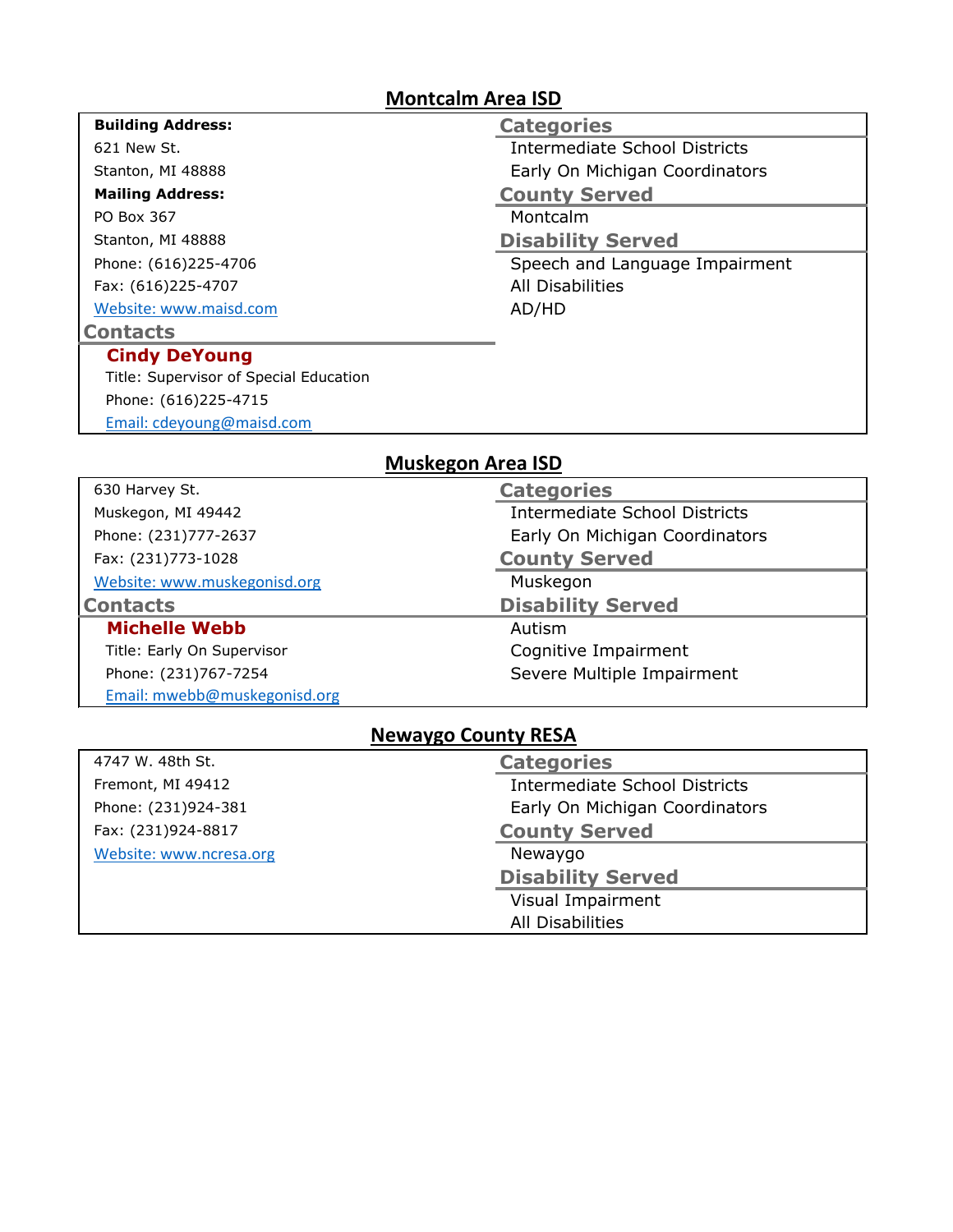## **Northwest Education Services (formerly known as Traverse Bay)**

| 1101 Red Dr                   | <b>Categories</b>                    |
|-------------------------------|--------------------------------------|
| Traverse City, MI 49684       | <b>Intermediate School Districts</b> |
| Phone: (231)922-6200          | Early On Michigan Coordinators       |
| Fax: (231)922-6270            | <b>Counties Served</b>               |
| Website: www.tbaisd.k12.mi.us | Antrim                               |
| <b>Contacts</b>               | Benzie                               |
| <b>Tracy Spincich</b>         | <b>Grand Traverse</b>                |
| Title: Early On Coordinator   | Kalkaska                             |
| Phone: (231)922-6397          | Leelanau                             |
| Email: tspincich@tbaisd.org   | <b>Disabilities Served</b>           |
|                               | Cognitive Impairment                 |
|                               | Physical Impairment                  |
|                               | Visual Impairment                    |
|                               | All Disabilities                     |
|                               | AD/HD                                |

## **Oakland Schools**

| 2111 Pontiac Lake Rd.               | <b>Categories</b>                    |
|-------------------------------------|--------------------------------------|
| Waterford, MI 48328                 | <b>Intermediate School Districts</b> |
| Phone: (248)209-2049                | Early On Michigan Coordinators       |
| Fax: (248)209-2002                  | <b>County Served</b>                 |
| Website: www.oakland.k12.mi.us      | Oakland                              |
| <b>Contacts</b>                     | <b>Disability Served</b>             |
| <b>Dawn Koger</b>                   | <b>Emotional Impairment</b>          |
| Title: Early On Coordinator         | Hearing Impairment                   |
| Phone: (248)209-2266                | Physical Impairment                  |
| Email: dawn.koger@oakland.k12.mi.us | Visual Impairment                    |
|                                     | All Disabilities                     |
|                                     | AD/HD                                |

#### **Ottawa Area ISD**

| 13565 Port Sheldon St.                      | <b>Categories</b>              |
|---------------------------------------------|--------------------------------|
| Holland, MI 49424                           | Intermediate School Districts  |
| Phone: (877)702-8600                        | Early On Michigan Coordinators |
| Fax: (616)738-8946                          | <b>County Served</b>           |
| Website: www.oaisd.org                      | Ottawa                         |
| <b>Contacts</b>                             | <b>Disability Served</b>       |
| <b>Megan Decker</b>                         | Visual Impairment              |
| Title: Early On Coordinator                 | <b>All Disabilities</b>        |
| Phone: (877)702-8602 Ext. 4751              |                                |
| Email: mdecker@oaisd.org                    |                                |
| <b>Tami Mannes</b>                          |                                |
| Title: Director of Early Childhood Services |                                |
| Phone: (616)738-8940 Ext. 4133              |                                |
| Email: tmannes@oaisd.org                    |                                |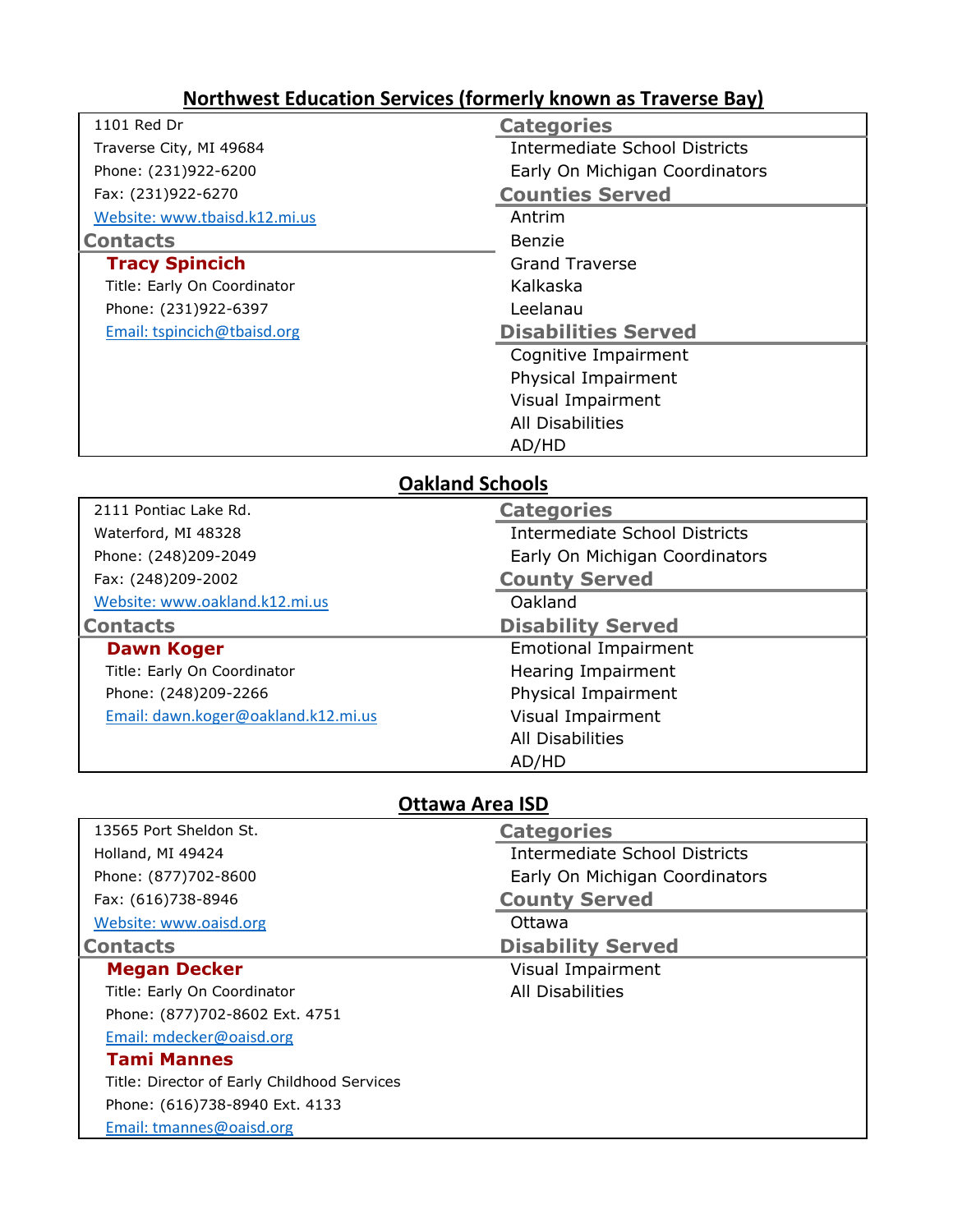| <b>Saginaw ISD</b>                                 |                                |
|----------------------------------------------------|--------------------------------|
| 3933 Barnard Rd.                                   | <b>Categories</b>              |
| Saginaw, MI 48638                                  | Intermediate School Districts  |
| Phone: (989)399-7473                               | Early On Michigan Coordinators |
| Website: www.sisd.cc                               | <b>County Served</b>           |
| <b>Contacts</b>                                    | Saginaw                        |
| <b>Meghan Shepard</b>                              | <b>Disability Served</b>       |
| Title: Early Childhood Special Services Supervisor | Physical Impairment            |
| Phone: (989)249-8712                               | Visual Impairment              |
| Email: mshepard@sisd.cc                            | All Disabilities               |

## **Sanilac ISD**

| 175 E. Aitken Rd.              | <b>Categories</b>                    |
|--------------------------------|--------------------------------------|
| Peck, MI 48466                 | <b>Intermediate School Districts</b> |
| Phone: (810)648-4700           | Early On Michigan Coordinators       |
| Fax: (810)648-5784             | <b>County Served</b>                 |
| Website: www.sanilac.k12.mi.us | Sanilac                              |
| <b>Contacts</b>                | <b>Disability Served</b>             |
|                                |                                      |
| <b>Amanda Williamson</b>       | Hearing Impairment                   |
| Title: Early On Coordinator    | All Disabilities                     |
| Phone: (810)648-2200 Ext. 4127 |                                      |

# **Shiawassee RESD**

| 1025 N. Shiawassee St.      | <b>Categories</b>                    |
|-----------------------------|--------------------------------------|
| Corunna, MI 48817           | <b>Intermediate School Districts</b> |
| Phone: (989)743-3471        | Early On Michigan Coordinators       |
| Fax: (989)743-6477          | <b>County Served</b>                 |
| Website: www.sresd.org      | Shiawassee                           |
| <b>Contacts</b>             | <b>Disability Served</b>             |
| <b>Tara Agnew</b>           | Visual Impairment                    |
| Title: Early On Coordinator | <b>All Disabilities</b>              |
| Phone: (989)725-2581        | AD/HD                                |
| Email: agnew@sresd.org      |                                      |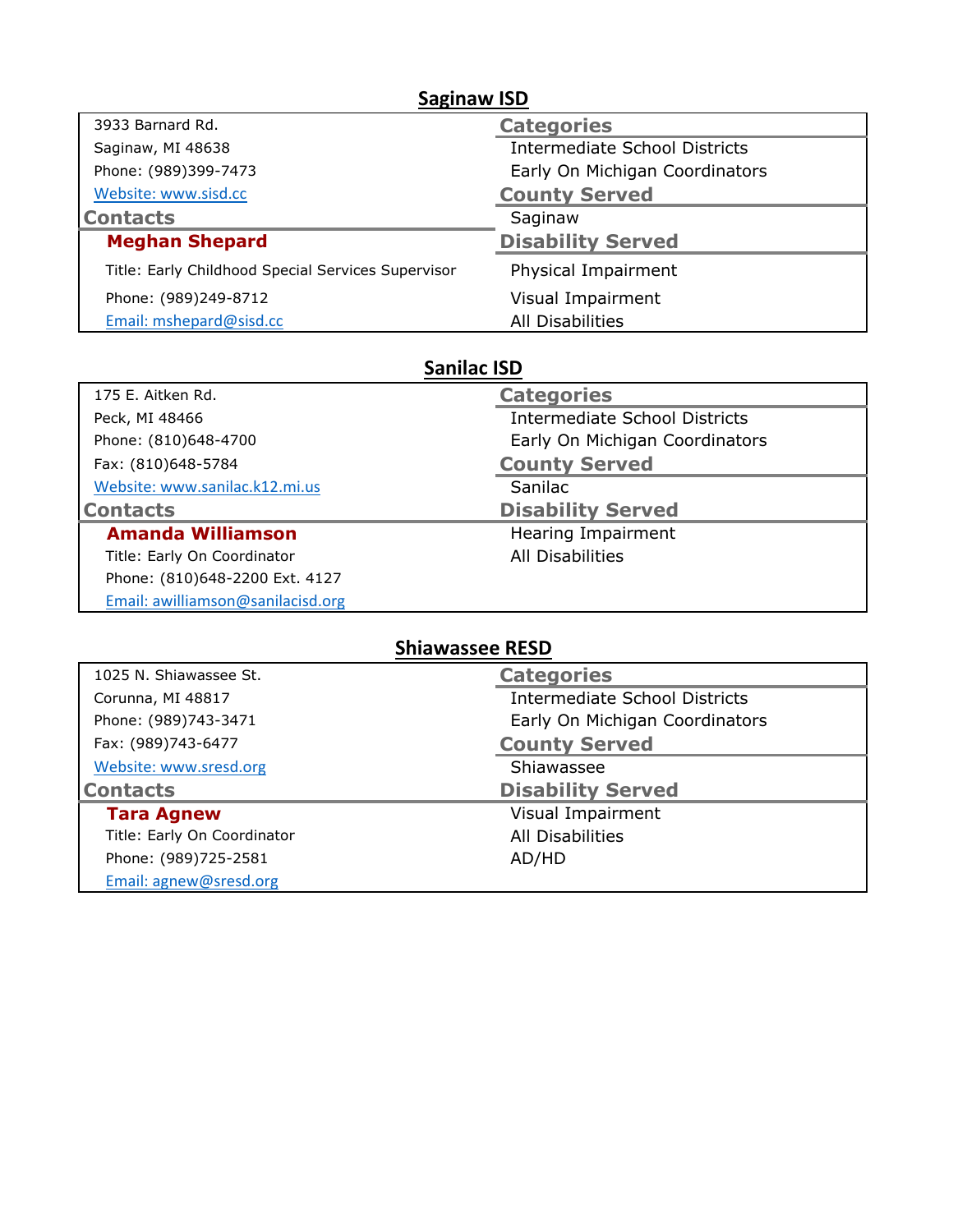# **St. Clair County RESA**

| <b>Building Address:</b>                    | <b>Categories</b>              |
|---------------------------------------------|--------------------------------|
| 499 Range Rd.                               | Intermediate School Districts  |
| Marysville, MI 48040                        | Early On Michigan Coordinators |
| <b>Mailing Address:</b>                     | <b>County Served</b>           |
| PO Box 1500                                 | St. Clair                      |
| Marysville, MI 48040                        | <b>Disability Served</b>       |
| Phone: (810)364-8990                        | Visual Impairment              |
| Fax: (810)364-7474                          | All Disabilities               |
| Website: www.sccresa.org                    | AD/HD                          |
| <b>Contacts</b>                             |                                |
| <b>Becky Gorinac</b>                        |                                |
| Title: Director of Early Childhood Services |                                |
| Phone: (810)455-4037                        |                                |
| Email: gorinac.becky@sccresa.org            |                                |
| <b>Stacy Thomas</b>                         |                                |
| Title: Early On Coordinator                 |                                |
| Phone: (810)455-4398                        |                                |
| Email: thomas.stacy@sccresa.org             |                                |

| St. JOSEPN COUNTY ISD                     |                                |  |
|-------------------------------------------|--------------------------------|--|
| 62445 Shimmel Rd.                         | <b>Categories</b>              |  |
| Centreville, MI 49032                     | Intermediate School Districts  |  |
| Phone: (269)467-5400                      | Early On Michigan Coordinators |  |
| Fax: (269)467-4309                        | <b>County Served</b>           |  |
| Website: www.sjcisd.org                   | St. Joseph                     |  |
| <b>Contacts</b>                           | <b>Disability Served</b>       |  |
| <b>Amy Brauer</b>                         | Physical Impairment            |  |
| Title: Early On Coordinator               | Visual Impairment              |  |
| Phone: (269)467-5309                      | <b>All Disabilities</b>        |  |
| Email: abrauer@sjcisd.org                 |                                |  |
| <b>Christa Conroy</b>                     |                                |  |
| Title: Early Childhood Supervisor/Monitor |                                |  |
| Phone: (269)467-5427                      |                                |  |
| Email: cconroy@sjisd.org                  |                                |  |

#### **St. Joseph County ISD**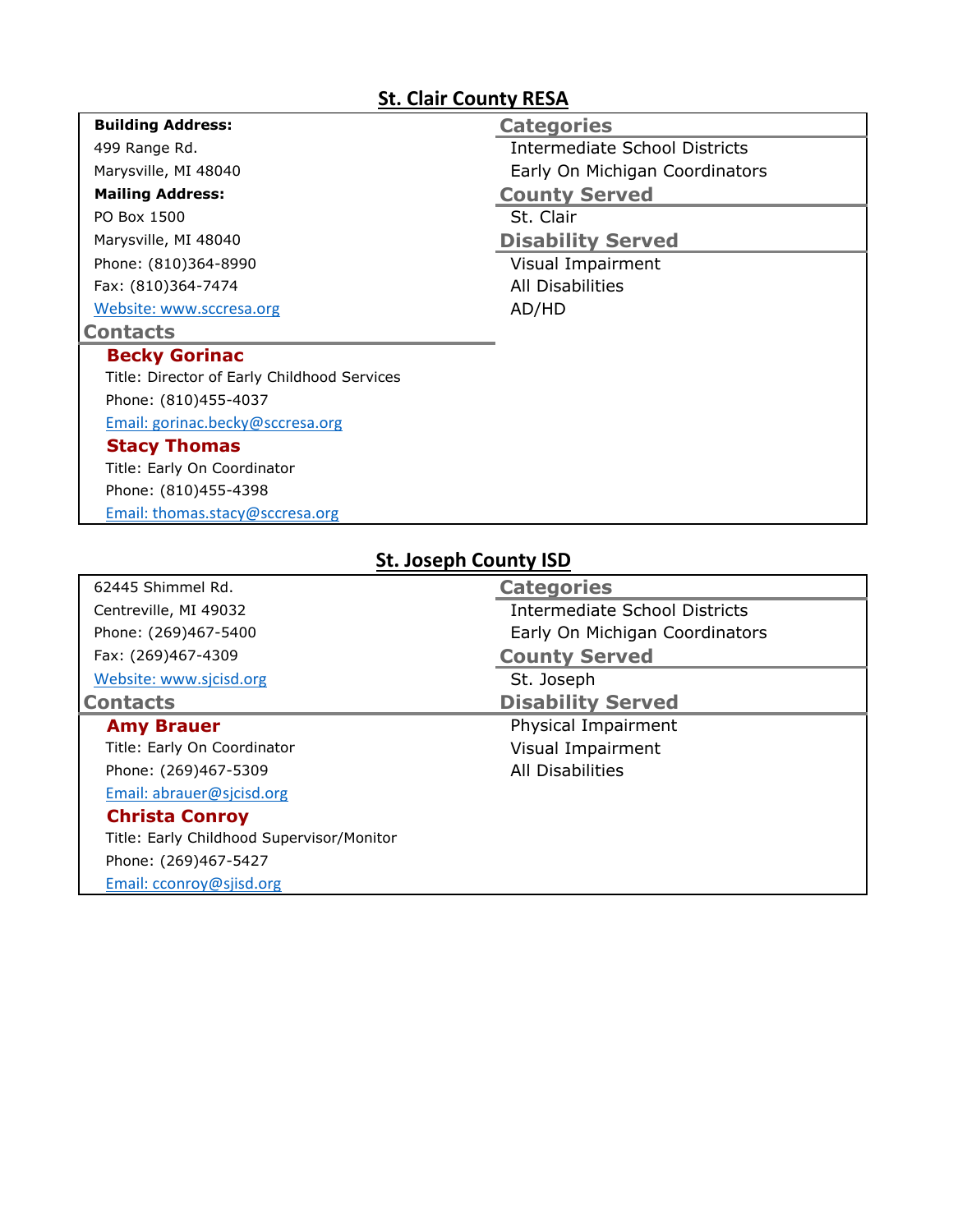| <b>Tuscola ISD</b>                          |                                      |  |  |
|---------------------------------------------|--------------------------------------|--|--|
| 1385 Cleaver Rd.                            | <b>Categories</b>                    |  |  |
| Caro, MI 48723                              | <b>Intermediate School Districts</b> |  |  |
| Phone: (989)673-2144                        | Early On Michigan Coordinators       |  |  |
| Fax: (989)673-5366                          | Michigan and National Agencies by    |  |  |
|                                             | Service(s) Provided                  |  |  |
| Website: www.tuscolaisd.org                 | <b>County Served</b>                 |  |  |
| <b>Contacts</b>                             | Tuscola                              |  |  |
| <b>Lori Calery</b>                          | <b>Disability Served</b>             |  |  |
| Title: Early On Coordinator                 | Hearing Impairment                   |  |  |
| Phone: (989)673-2144 Ext. 30445             | <b>All Disabilities</b>              |  |  |
| Email: Icalery@tuscolaisd.org               |                                      |  |  |
|                                             | <b>Van Buren ISD</b>                 |  |  |
| 490 S. Paw Paw St.                          | <b>Categories</b>                    |  |  |
| Lawrence, MI 49064                          | <b>Intermediate School Districts</b> |  |  |
| Phone: (269)674-8091                        | Early On Michigan Coordinators       |  |  |
| Fax: (269)674-8726                          | <b>County Served</b>                 |  |  |
| Website: www.vbisd.org                      | Van Buren                            |  |  |
| <b>Contacts</b>                             | <b>Disability Served</b>             |  |  |
| <b>Cecilia Norcross</b>                     | Cognitive Impairment                 |  |  |
| Title: Early On Coordinator                 | <b>Emotional Impairment</b>          |  |  |
| Phone: (269)539-5128 Ext. 5009              | Hearing Impairment                   |  |  |
| Email: cnorcross@vbisd.org                  | Physical Impairment                  |  |  |
|                                             | <b>All Disabilities</b>              |  |  |
|                                             | AD/HD                                |  |  |
|                                             | <b>Washtenaw ISD</b>                 |  |  |
| <b>Building Address:</b>                    | <b>Categories</b>                    |  |  |
| 1819 S. Wagner Rd.                          | <b>Intermediate School Districts</b> |  |  |
| Ann Arbor, MI 48103                         | Early On Michigan Coordinators       |  |  |
| <b>Mailing Address:</b>                     | <b>County Served</b>                 |  |  |
| PO Box 1406                                 | Washtenaw                            |  |  |
| Ann Arbor, MI 48103                         | <b>Disability Served</b>             |  |  |
| Phone: (734)994-8100                        | Autism                               |  |  |
| Fax: (734)913-5957                          | Cognitive Impairment                 |  |  |
| Website: https://washtenawisd.org/          | Early Childhood Developmental Delay  |  |  |
| <b>Contacts</b>                             | <b>Emotional Impairment</b>          |  |  |
| <b>Alicia Kruk</b>                          | Hearing Impairment                   |  |  |
| Title: Early On and Family Support Services | Physical Impairment                  |  |  |
| Supervisor                                  |                                      |  |  |
| Phone: (734)994-8100 Ext. 1272              | Severe Multiple Impairment           |  |  |
| Email: akruk@washtenawisd.org               | <b>Specific Learning Disability</b>  |  |  |
| <b>Michelle Pogliano</b>                    | Speech and Language Impairment       |  |  |
| Title: Early Intervention Supervisor        | Traumatic Brain Injury               |  |  |
| Phone: (734)994-8100 Ext. 3086              | Visual Impairment                    |  |  |
| Email: mpogliano@washtenawisd.org           |                                      |  |  |